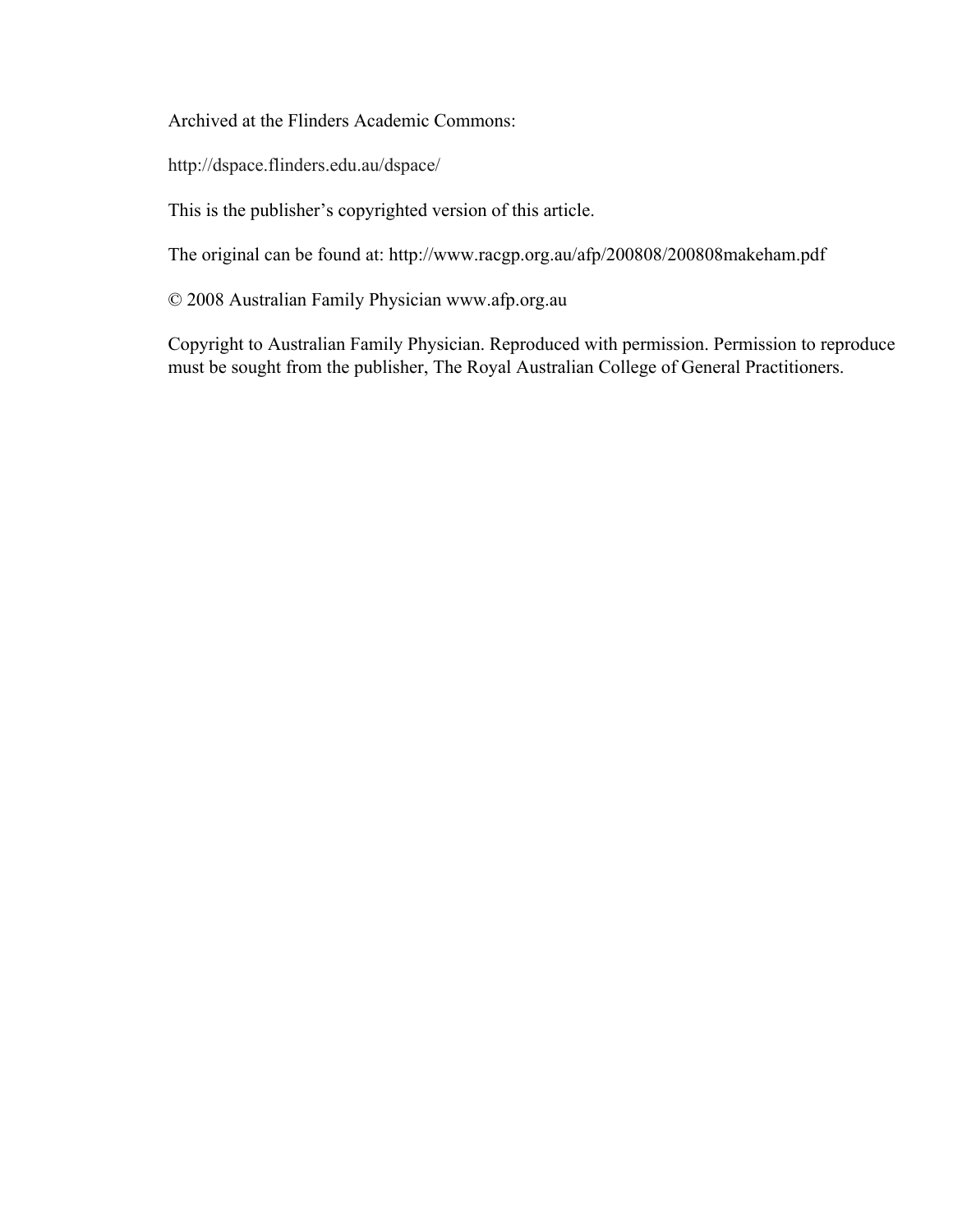

## **Meredith A B Makeham**

BMed(Hons), MPH(Hons), PhD, FRACGP, is Clinical Lecturer, Discipline of General Practice, The University of Sydney, New South Wales. meredith@gp.med.usyd.edu.au

#### **Charles Bridges-Webb AO**

MBBS, MM, MD, FRACGP, is Director, The Royal Australian College of General Practitioners NSW Projects, Research and Evaluation Unit, Sydney, New South Wales.

#### **Michael R Kidd**

MBBS, MD, FRACGP, is Professor and Head, Discipline of General Practice, The University of Sydney, New South Wales.

# **Lessons from the TAPS study** Managing investigation results – is your practice system safe?

The Threats to Australian Patient Safety (TAPS) study collected 648 anonymous reports about threats to patient safety from a representative random sample of Australian general practitioners. These contained any events the GPs felt should not have happened, and would not want to happen again, regardless of who was at fault or the outcome of the event. This series of articles presents clinical lessons resulting from the TAPS study.

### **Clinical lesson**

General practices need systems in place to ensure that investigation results are received, checked, communicated to patients and appropriately acted upon. Clinicians in any setting must take responsibility for ensuring that all results are checked and that action has been taken regarding all investigations that they have performed or requested.

### **Case study**

A woman, 72 years of age, presented to a hospital emergency department with a history of abdominal bloating, reflux and discomfort over many months. Nine months previously she had been referred by her GP to a hospital outpatient clinic for a gastroscopy. On the day of the procedure, the patient was told by a hospital registrar that all appeared normal, and she had ceased her proton pump inhibitor medication. The gastroscopy report was sent to the GP, and said: 'normal, biopsy sent'. When the patient's hospital notes were reviewed 9 months later in the emergency department, the histopathology report suggested that there was mild gastritis with the presence of Helicobacter pylori. The GP had not seen a copy of the histopathology report and the patient had not been notified of the abnormal result by anyone at the hospital.

#### **Comment**

This report illustrates the need for systems that ensure that all abnormal investigations are followed up. The abnormal histopathology findings were not communicated to either the patient or the GP by the hospital clinician involved in this case. A flag on the GP's file that the biopsy results were outstanding may have prompted the GP to chase up this result.

**The TAPS study found that errors in the process of providing health care were reported by general practitioners more than twice as often as deficiencies in a clinician's knowledge or skills. Approximately 20% of these process error events concerned investigations. In addition, some reported events that related to investigations included filing system and recall errors, which accounted for a further 10% of reported error events.**

## **Errors in the management of investigation results**

The TAPS study collected 648 reports from a representative sample of New South Wales GPs.<sup>1</sup> There were several areas described where processes around investigations had failed.2 The most problematic area in terms of potential for harm was related to the management of investigation reports. This occurred when investigation reports were filed before the GP had seen them, GPs missed an abnormal result (for example on a second page of a report), and abnormal results were noted by the GP but then not followed up.

The Australian Critical Incident Study of the mid 1990s identified four stages where incidents relating to tests and investigations were commonly found to have occurred: arranging the test, the testing process, communication of results to GPs, and follow up of results with the patient. $3$  It was found that over half of the incidents associated with investigations could probably have been prevented through more efficient systems for maintaining and passing on test results, and recalling patients for follow up.